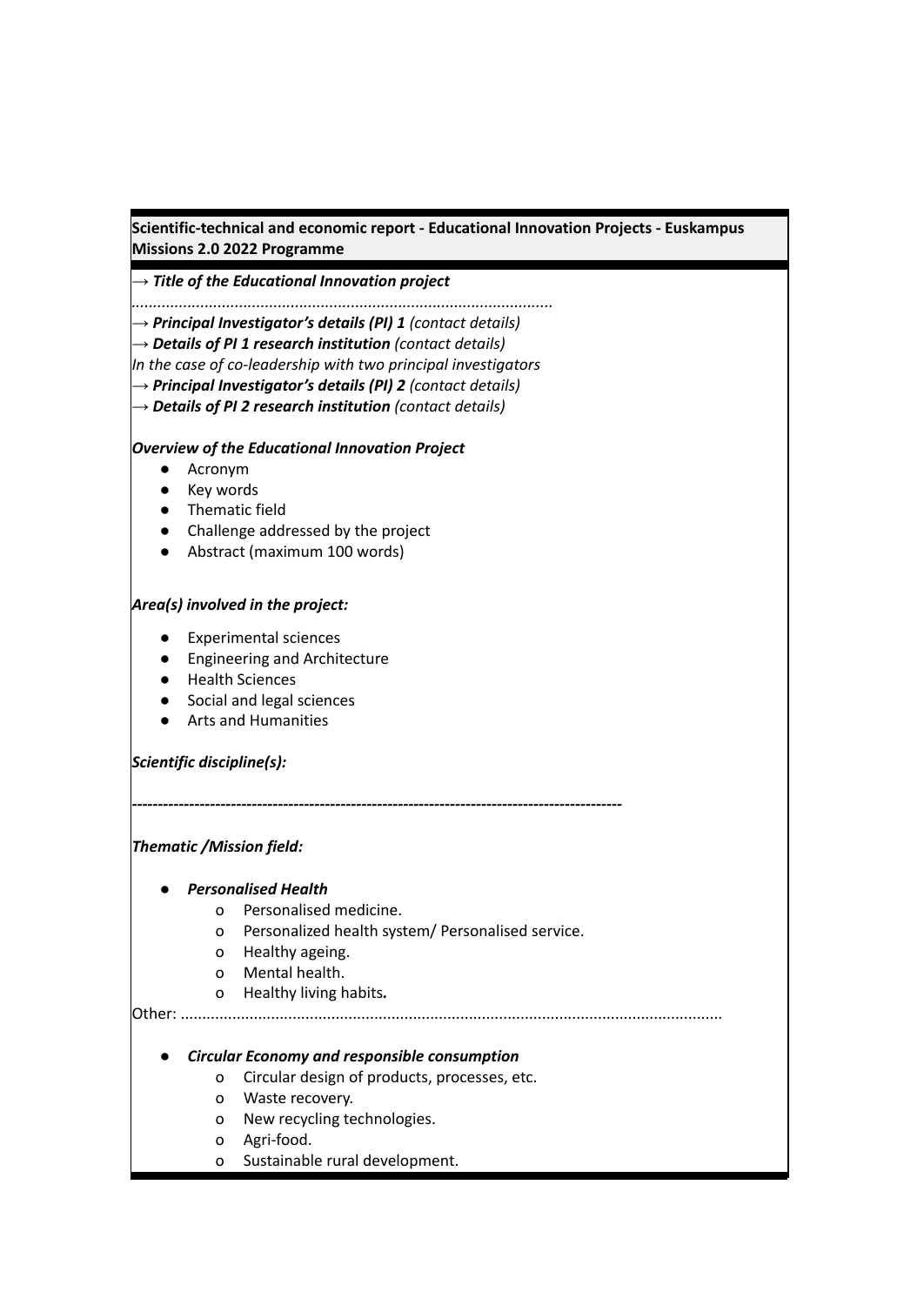|                                                                                                | o                                                                                                                                                                                                                                                                                                                                                                                    | Bioeconomy.                                                                                                                                 |
|------------------------------------------------------------------------------------------------|--------------------------------------------------------------------------------------------------------------------------------------------------------------------------------------------------------------------------------------------------------------------------------------------------------------------------------------------------------------------------------------|---------------------------------------------------------------------------------------------------------------------------------------------|
|                                                                                                |                                                                                                                                                                                                                                                                                                                                                                                      |                                                                                                                                             |
|                                                                                                |                                                                                                                                                                                                                                                                                                                                                                                      | Inclusive and advanced society                                                                                                              |
|                                                                                                | o                                                                                                                                                                                                                                                                                                                                                                                    | Advanced governance and public management                                                                                                   |
|                                                                                                | o                                                                                                                                                                                                                                                                                                                                                                                    | Technology at the service of citizens                                                                                                       |
|                                                                                                | O                                                                                                                                                                                                                                                                                                                                                                                    | Demography and migration                                                                                                                    |
|                                                                                                | 0                                                                                                                                                                                                                                                                                                                                                                                    | Social and territorial cohesion                                                                                                             |
|                                                                                                | 0                                                                                                                                                                                                                                                                                                                                                                                    | Personalised public services                                                                                                                |
|                                                                                                | O                                                                                                                                                                                                                                                                                                                                                                                    | <b>Educational innovation</b>                                                                                                               |
|                                                                                                |                                                                                                                                                                                                                                                                                                                                                                                      |                                                                                                                                             |
|                                                                                                |                                                                                                                                                                                                                                                                                                                                                                                      | <b>Cleaner energy</b>                                                                                                                       |
|                                                                                                | 0                                                                                                                                                                                                                                                                                                                                                                                    | Climate neutrality                                                                                                                          |
|                                                                                                | 0<br>o                                                                                                                                                                                                                                                                                                                                                                               | Decarbonisation of the energy system<br>Resource and energy efficiency                                                                      |
|                                                                                                |                                                                                                                                                                                                                                                                                                                                                                                      |                                                                                                                                             |
|                                                                                                |                                                                                                                                                                                                                                                                                                                                                                                      |                                                                                                                                             |
|                                                                                                |                                                                                                                                                                                                                                                                                                                                                                                      |                                                                                                                                             |
|                                                                                                |                                                                                                                                                                                                                                                                                                                                                                                      | $\rightarrow$ Pedagogical proposal (maximum 2.000 words)                                                                                    |
|                                                                                                | Thematic /Mission field                                                                                                                                                                                                                                                                                                                                                              |                                                                                                                                             |
|                                                                                                |                                                                                                                                                                                                                                                                                                                                                                                      | Context/Background                                                                                                                          |
|                                                                                                |                                                                                                                                                                                                                                                                                                                                                                                      | Justification of the proposed educational innovation                                                                                        |
|                                                                                                |                                                                                                                                                                                                                                                                                                                                                                                      | Work plan: Objectives and milestones; Methodology; Timeline                                                                                 |
|                                                                                                |                                                                                                                                                                                                                                                                                                                                                                                      | Impact of the project on the learning experience                                                                                            |
|                                                                                                | Identification of ethical issues: In the case of Projects including research activity,<br>experiments, and interventions, these will require a prior mandatory favourable report from the<br>Ethics Committee or equivalent body of the proposing institutions before starting the Projects<br>Furthermore, it shall be subject to the current regulations on everything related to: |                                                                                                                                             |
|                                                                                                |                                                                                                                                                                                                                                                                                                                                                                                      | Use and processing of personal data                                                                                                         |
|                                                                                                |                                                                                                                                                                                                                                                                                                                                                                                      | Research and interventions on humans and/or use of human biological samples<br>Use of animals for experimental or other scientific purposes |
|                                                                                                |                                                                                                                                                                                                                                                                                                                                                                                      | Research using genetically modified organisms                                                                                               |
|                                                                                                | environment                                                                                                                                                                                                                                                                                                                                                                          | Research using biological hazardous agents for humans, animals, plants and/or the                                                           |
|                                                                                                |                                                                                                                                                                                                                                                                                                                                                                                      | $\rightarrow$ Justification of AI as a key factor for the development of the project (describing the                                        |
|                                                                                                |                                                                                                                                                                                                                                                                                                                                                                                      | specific methodology, tools and tasks to be performed by the AI staff within the project).                                                  |
|                                                                                                |                                                                                                                                                                                                                                                                                                                                                                                      | $\rightarrow$ Description of the training activity (max. 500 words)                                                                         |
| $\rightarrow$ Justification for the teaching-learning approach (maximum 500 words)             |                                                                                                                                                                                                                                                                                                                                                                                      |                                                                                                                                             |
| $\rightarrow$ Expected impact from a sustainability education perspective (maximum 500 words). |                                                                                                                                                                                                                                                                                                                                                                                      |                                                                                                                                             |
|                                                                                                |                                                                                                                                                                                                                                                                                                                                                                                      |                                                                                                                                             |